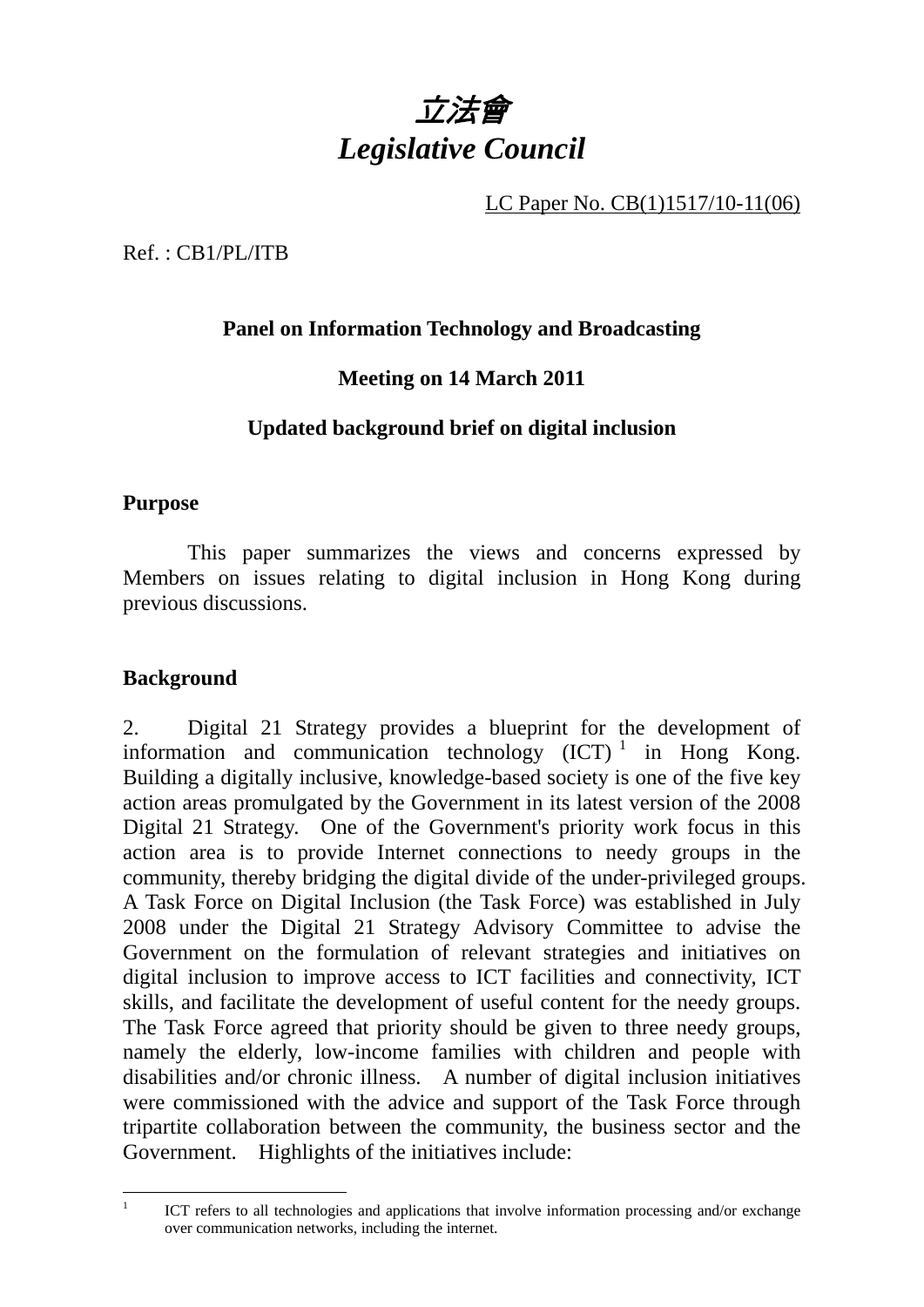- (a) the District Cyber Centres (DCC) pilot scheme to enable young people from poor families and other needy members of the community to access and use ICT and online services helping them integrate into the information society;
- (b) the one-year "Be NetWise" Internet education campaign to educate Internet users, especially young students, on the appropriate and safe use of the Internet;
- (c) the dedicated portal for the elderly providing one-stop information and service to address the interests and needs of the elderly;
- (d) the Central Fund for Personal Computer set up by the Social Welfare Department to assist people with disabilities (PwD) to acquire personal computer facilities for self-employment or receiving supported employment service at home;
- (e) the Computer Recycling Programme coordinated by the Education Bureau and the Environment Protection Department to provide refurbished computer with one-year free Internet access service to needy students of primary and secondary schools;
- (f) installing public computers with Internet connection at various places including public libraries and youth and social centres for free public access;
- (g) the Digital Solidarity Fund administered by the Hong Kong Council of Social Service to sponsor digital inclusion projects by non-government organizations (NGOs) for different needy groups; and
- (h) the grant of subsidy for Internet access charges to primary and secondary school students from low-income families.

#### **Previous discussions**

#### Panel on Information Technology and Broadcasting

3. The Panel on Information Technology and Broadcasting (the ITB Panel) received regular updates from the Administration on the digital inclusion initiatives undertaken by the Government, NGOs and the private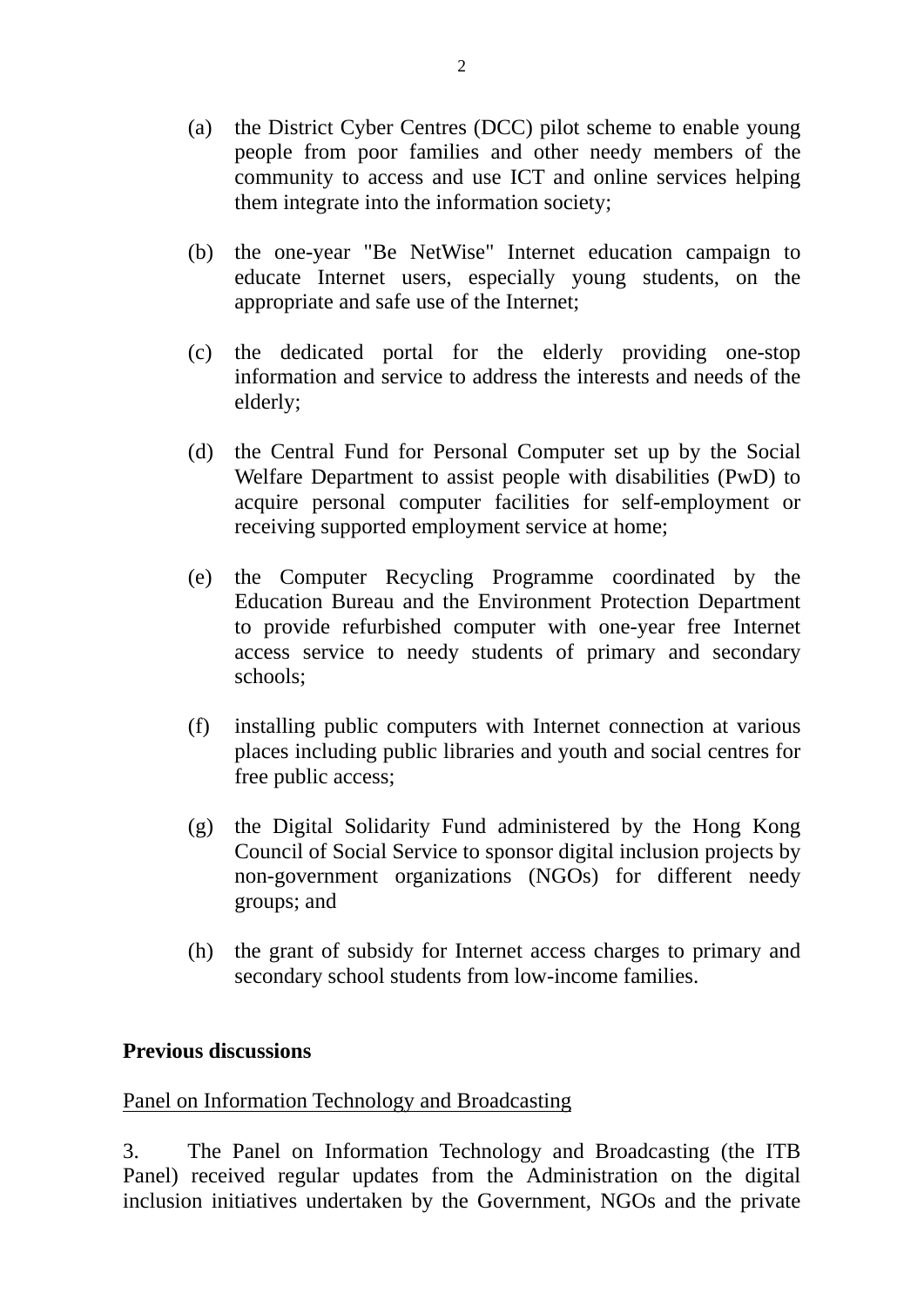sector in the context of the implementation of the Digital 21 Strategy. Panel members considered that more resources should be allocated to drive up ICT adoption and help integrate the needy groups, such as the low-income families with children, PwD, and the elderly in the digital society. Members called on the Administration to draw up quantifiable performance indicators and benchmark to measure the progress and effectiveness of the digital inclusion initiatives.

4. At the ITB Panel meeting on 12 April 2010, members noted that while the various digital inclusion initiatives had improved the ICT accessibility among children in low-income families, not much progress had been made among PwD. They urged the Administration to expeditiously draw up specific policy strategy and implement targeted measures to help integrate PwD into the information society.

5. The Administration advised that to address the accessibility requirements of PwD, a set of accessibility guidelines and best practice for the design of web pages and electronic services had been developed and updated with reference to international standards and input from disabled groups. All government websites were required to comply fully with the guidelines. In addition, workshops had been organized by the Task Force with community organizations and representatives of the PwD sub-groups, with a view to drawing up relevant plans and initiatives to address their specific needs in ICT adoption.

6. Some ITB Panel members opined that to increase the elderly's ability to use digital services in the digital environment, computer and ICT facilities should be installed in elderly centres to provide on-line platform for the elderly to stay connected with their families and friends. Panel members also asked about the number of sessions conducted by NGOs for teaching the elderly digital techniques for use in daily life.

7. The Administration advised that to provide the elderly with more convenient access to the relevant contents and services on the Internet, a dedicated elderly portal would be launched to provide one-stop information service on elderly services, pooling together information around their interests, such as those related to their daily lives, medical and health, housing and care, social and recreational activities, as well as silver hair market information. The various computer courses offered by the Elder Academies would also help enhance their computer knowledge and ability to use digital services, as well as expand their social circle through the Internet.

8. Some ITB Panel members urged that more resources should be provided to help the grass-root working class parents to enhance their ICT connectivity and improve ICT skills. They suggested that the Commerce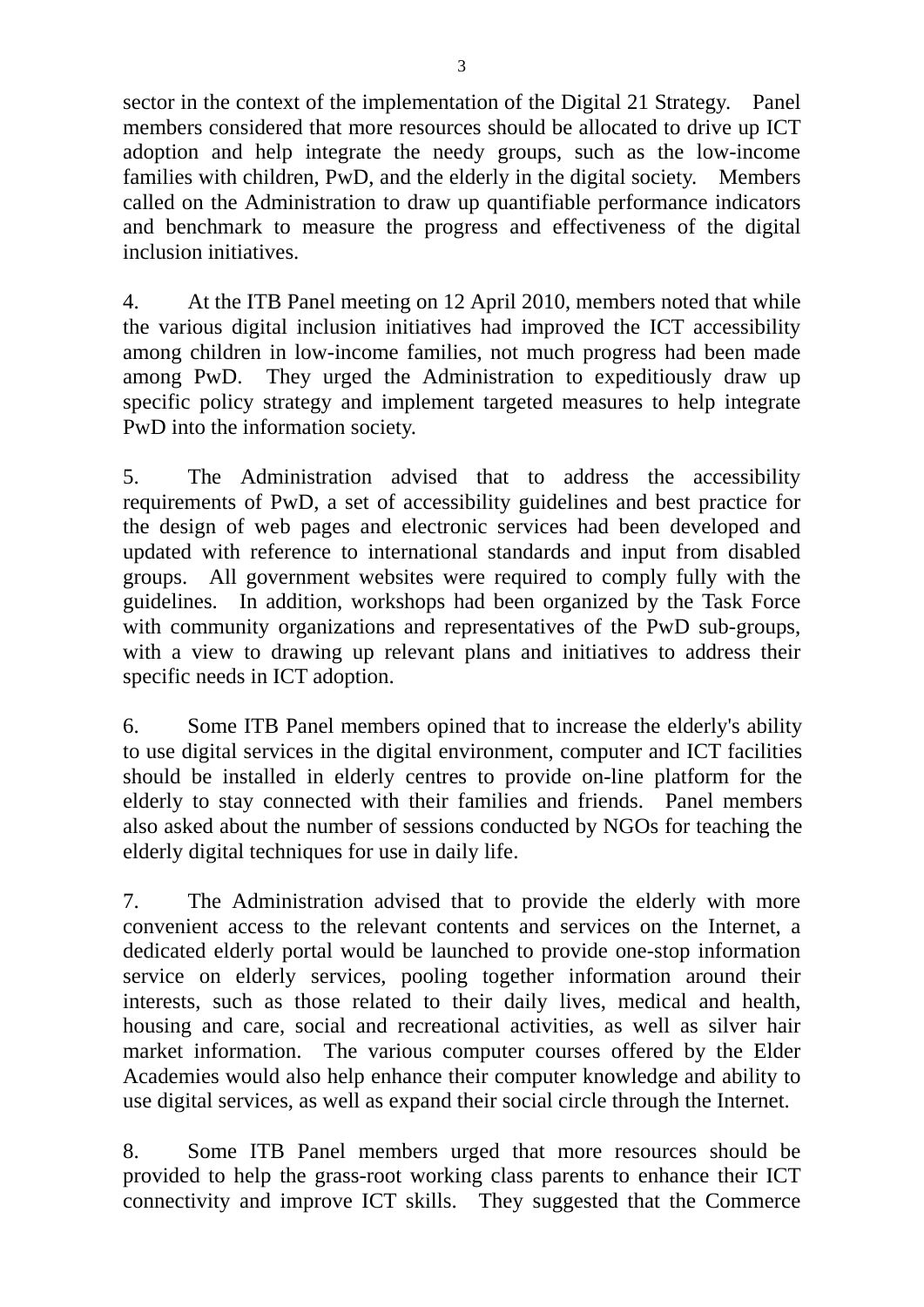and Economic Development Bureau should coordinate with the Education Bureau to make use of the five-year programme in order to provide holistic assistance to some 300 000 low-income families in need. A 24-hour hotline should also be set up to provide technical support to these families, pending the implementation of the five-year programme.

### Panel on Education

9. At its meeting on 12 April 2010, the Panel on Education examined the two-pronged approach proposed by the Administration for the provision of convenient and suitable Internet learning opportunities to needy students. These opportunities included the introduction of a household-based cash subsidy scheme for Internet access charges from the 2010-2011 school year and the provision by a non-profit-making organization of economical Internet access services, suitable computers and softwares as well as the necessary complementary services, such as training and technical support, to facilitate these students and their parents to gain access to the Internet for learning. Members expressed support in general for the Administration's proposal. The relevant funding proposal was subsequently approved by the Finance Committee on 28 May 2010.

### Council meeting

10. At the Legislative Council meeting on 3 November 2010, Hon Abraham SHEK raised a question on the effectiveness of the "Be NetWise" Internet education campaign, and the progress in setting up the non-profit-making organization for the implementation of the Internet Learning Support Programme (ILSP) to enhance the technical know-how of parents and students in using the Internet. The Administration advised that the campaign had been well received by the community. The Administration would strive to launch the ILSP before the commencement of the 2011-2012 school year.

## **Recent developments**

11. In November 2010, Hon Cyd HO and Hon LEE Wing-tat wrote to the Chairman of the ITB Panel respectively expressing concern about the tendering exercise for ILSP. The Administration subsequently provided an update on the progress of the ILSP which was issued to members vide LC Paper No. CB(1)1023/10-11(01) on 10 January 2011.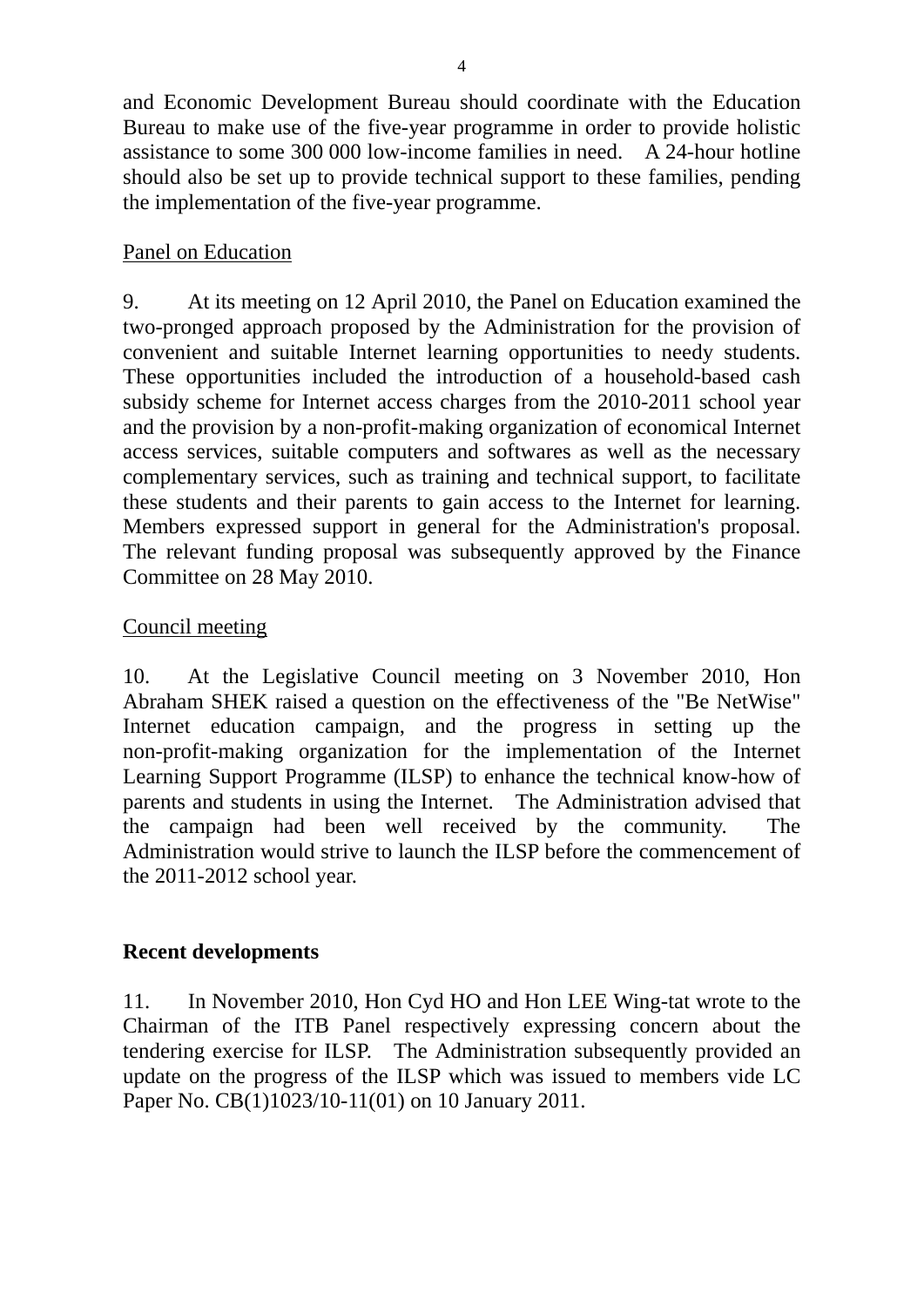### **Latest position**

12. The Administration will report to the Panel on 14 March 2011 the latest development of various major digital inclusion initiatives and the progress of the implementation of ILSP.

# **Relevant papers**

Information paper provided by the Administration for the Information Technology and Broadcasting Panel meeting on 12 April 2010 http://www.legco.gov.hk/yr09-10/english/panels/itb/papers/itb0412cb1-1520- 3-e.pdf

Background brief on digital inclusion prepared by the Legislative Council Secretariat for the Information Technology and Broadcasting Panel meeting on 12 April 2010

http://www.legco.gov.hk/yr09-10/english/panels/itb/papers/itb0412cb1-1520- 4-e.pdf

Minutes of Information Technology and Broadcasting Panel meeting on 12 April 2010

http://www.legco.gov.hk/yr09-10/english/panels/itb/minutes/itb20100412.pdf

Information paper provided by the Administration for the Education Panel meeting on 12 April 2010

http://www.legco.gov.hk/yr09-10/english/panels/ed/papers/ed0412cb2-1233- 1-e.pdf

Background brief entitled "Development of e-Learning and provision of Internet access charges" prepared by the Legislative Council Secretariat for the Education Panel meeting on 12 April 2010

http://www.legco.gov.hk/yr09-10/english/panels/ed/papers/ed0412cb2-1233- 2-e.pdf

Minutes of Education Panel meeting on 12 April 2010 http://www.legco.gov.hk/yr09-10/english/panels/ed/minutes/ed20100412.pdf

Council question on the "Be NetWise" Internet education campaign raised by Hon Abraham SHEK on 3 November 2010 http://www.legco.gov.hk/yr10-11/english/counmtg/hansard/cm1103-translatee.pdf